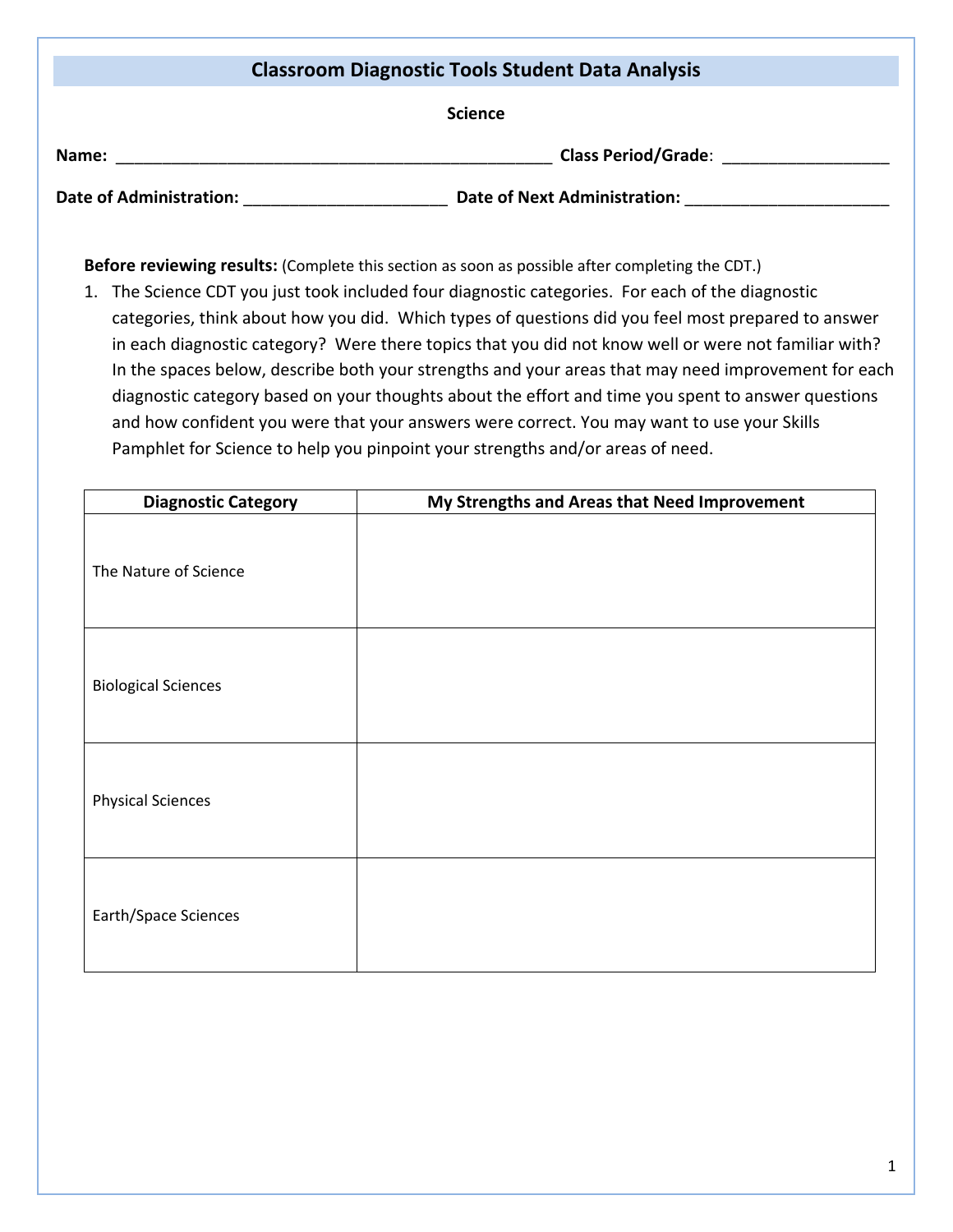## **Look at the results in your Individual Map to complete the section below.**

**2. Reviewing Results:** (Place an X in each row to show the location of each of your scores (overall and each diagnostic category). Then answer the questions below.)

| <b>Score</b>               | Red | Green | <b>Blue</b> |
|----------------------------|-----|-------|-------------|
| Overall Score              |     |       |             |
| The Nature of Science      |     |       |             |
| <b>Biological Sciences</b> |     |       |             |
| <b>Physical Sciences</b>   |     |       |             |
| Earth/Space Sciences       |     |       |             |

Did you expect your overall score to be higher/lower or are your results consistent with your learning so far in this subject/course? Remember, if this is the beginning of the school year, it may be acceptable for you to be in the Red range right now.

\_\_\_\_\_\_\_\_\_\_\_\_\_\_\_\_\_\_\_\_\_\_\_\_\_\_\_\_\_\_\_\_\_\_\_\_\_\_\_\_\_\_\_\_\_\_\_\_\_\_\_\_\_\_\_\_\_\_\_\_\_\_\_\_\_\_\_\_\_\_\_\_\_\_\_\_\_\_\_\_\_\_\_\_

\_\_\_\_\_\_\_\_\_\_\_\_\_\_\_\_\_\_\_\_\_\_\_\_\_\_\_\_\_\_\_\_\_\_\_\_\_\_\_\_\_\_\_\_\_\_\_\_\_\_\_\_\_\_\_\_\_\_\_\_\_\_\_\_\_\_\_\_\_\_\_\_\_\_\_\_\_\_\_\_\_\_\_\_

\_\_\_\_\_\_\_\_\_\_\_\_\_\_\_\_\_\_\_\_\_\_\_\_\_\_\_\_\_\_\_\_\_\_\_\_\_\_\_\_\_\_\_\_\_\_\_\_\_\_\_\_\_\_\_\_\_\_\_\_\_\_\_\_\_\_\_\_\_\_\_\_\_\_\_\_\_\_\_\_\_\_\_\_

Which diagnostic category has the highest score?  $\blacksquare$ Which diagnostic category has the lowest score? \_\_\_\_\_\_\_\_\_\_\_\_\_\_\_\_\_\_\_\_\_\_\_\_\_\_\_\_\_\_\_\_

Do you have any diagnostic categories of concern? Why are you concerned about these categories? What evidence other than your CDT score do you have that this is an area of concern for you?

\_\_\_\_\_\_\_\_\_\_\_\_\_\_\_\_\_\_\_\_\_\_\_\_\_\_\_\_\_\_\_\_\_\_\_\_\_\_\_\_\_\_\_\_\_\_\_\_\_\_\_\_\_\_\_\_\_\_\_\_\_\_\_\_\_\_\_\_\_\_\_\_\_\_\_\_\_\_\_\_\_\_\_\_

\_\_\_\_\_\_\_\_\_\_\_\_\_\_\_\_\_\_\_\_\_\_\_\_\_\_\_\_\_\_\_\_\_\_\_\_\_\_\_\_\_\_\_\_\_\_\_\_\_\_\_\_\_\_\_\_\_\_\_\_\_\_\_\_\_\_\_\_\_\_\_\_\_\_\_\_\_\_\_\_\_\_\_\_

\_\_\_\_\_\_\_\_\_\_\_\_\_\_\_\_\_\_\_\_\_\_\_\_\_\_\_\_\_\_\_\_\_\_\_\_\_\_\_\_\_\_\_\_\_\_\_\_\_\_\_\_\_\_\_\_\_\_\_\_\_\_\_\_\_\_\_\_\_\_\_\_\_\_\_\_\_\_\_\_\_\_\_\_

\_\_\_\_\_\_\_\_\_\_\_\_\_\_\_\_\_\_\_\_\_\_\_\_\_\_\_\_\_\_\_\_\_\_\_\_\_\_\_\_\_\_\_\_\_\_\_\_\_\_\_\_\_\_\_\_\_\_\_\_\_\_\_\_\_\_\_\_\_\_\_\_\_\_\_\_\_\_\_\_\_\_\_\_

Do you have any diagnostic categories of strength? Why do you feel these are areas of strength? What evidence other than your CDT score do you have that this is an area of strength for you?

\_\_\_\_\_\_\_\_\_\_\_\_\_\_\_\_\_\_\_\_\_\_\_\_\_\_\_\_\_\_\_\_\_\_\_\_\_\_\_\_\_\_\_\_\_\_\_\_\_\_\_\_\_\_\_\_\_\_\_\_\_\_\_\_\_\_\_\_\_\_\_\_\_\_\_\_\_\_\_\_\_\_\_\_

\_\_\_\_\_\_\_\_\_\_\_\_\_\_\_\_\_\_\_\_\_\_\_\_\_\_\_\_\_\_\_\_\_\_\_\_\_\_\_\_\_\_\_\_\_\_\_\_\_\_\_\_\_\_\_\_\_\_\_\_\_\_\_\_\_\_\_\_\_\_\_\_\_\_\_\_\_\_\_\_\_\_\_\_

\_\_\_\_\_\_\_\_\_\_\_\_\_\_\_\_\_\_\_\_\_\_\_\_\_\_\_\_\_\_\_\_\_\_\_\_\_\_\_\_\_\_\_\_\_\_\_\_\_\_\_\_\_\_\_\_\_\_\_\_\_\_\_\_\_\_\_\_\_\_\_\_\_\_\_\_\_\_\_\_\_\_\_\_

\_\_\_\_\_\_\_\_\_\_\_\_\_\_\_\_\_\_\_\_\_\_\_\_\_\_\_\_\_\_\_\_\_\_\_\_\_\_\_\_\_\_\_\_\_\_\_\_\_\_\_\_\_\_\_\_\_\_\_\_\_\_\_\_\_\_\_\_\_\_\_\_\_\_\_\_\_\_\_\_\_\_\_\_